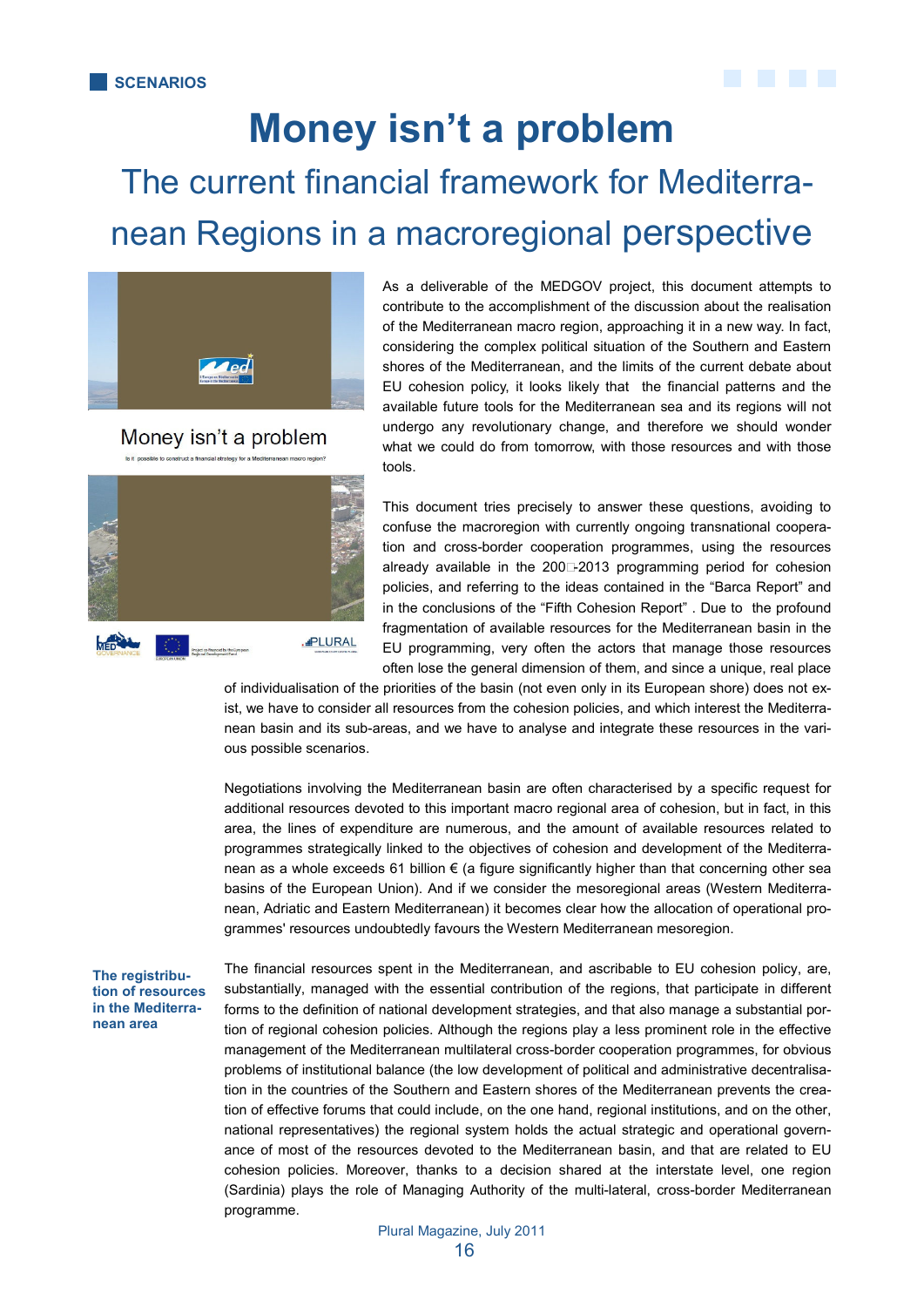



if we want to analyse how resources are actually redistributed, we see that the main priorities of the operational programmes are Accessibility, Cultural and Environmental Resources, Energy and Sustainable Development, as well as, to a lesser extent, Urban Development. Going into further details at these priorities, we realise that they are very similar, and, paradoxically, suggest that, in different parts of the Mediterranean, very similar projects are being financed, and this evidence is even more apparent if we analyse specifically cross-border programmes, because their territorial coverage is wide, but they concern homogeneous areas in the Mediterranean mesoregions.

The overall picture, therefore, appears to be full of potential (abundant resources, consistent priorities, territories having to deal with similar problems), even though integrate policies struggle to emerge, as shown by the very poor use of the potential for interregional cooperation among the regional programmes ERDF and ESF.

Moreover, as we've already seen, excluding CBC programmes, co-financed by IPA or ENPI resources, States are fundamentally absent, both in the path of programming and during the setting of priorities, and they are little present during the managing phase as well. So one could basically maintain that the amount of resources devoted to cohesion in the area of the Mediterranean basin is under the governance of the regions.

In addition, the program framework is the same, in terms of EU guidelines and strategic direction, and priorities and planning choices in the design of the operational programmes strategically converge, and have, on paper, a strong potential to develop projects that can be integrated.

Having outlined the current situation, it is possible to try to design a planning hypothesis of governance of the cohesion policies for the Mediterranean, taking into account the planning and regulations of the programming period 2007-2013.

The resources that are actually available comprehend transnational cooperation programmes, CBC regional programmes, ENPI CBC programmes, IPA Adriatic programmes, and part of the resources (4%) resulting from regional operational programmes, as prescribed in existing regulations. **An hypothetical integrated operational programme** 

> Even focusing solely on this last amount of money, if 4% of every regional ERDF programme were aimed at a joint Mediterranean planning, around 2,2 billion € could be mobilised.

> This figure corresponds to about 50% of the potential financial framework, and the remaining 50% could come from a coordinated management – through agreement on priorities, projects and objectives – of territorial cooperation programmes that involve the Mediterranean basin.

> Trying to look at the experiment at the meso regional level, namely in the area of the Western Mediterranean, some sort of integrated operational programme could be built: the priorities and the resources of a new operational programme could be designed, a programme resulting from the integration between the Operational Programmes that are already operating in the common basin, and that could finance integrated cohesion projects (this programme, however, would look especially at the cohesion objectives of the Northern shore, and at the integrated competitiveness of the regions involved).

> Obviously, this could be done without modifying neither regulations nor the principles for the territorial eligibility of resources, but, simply, acting on the integrated design of projects.

> The hypothetical priority axes of this potential operational programme would be: Innovation, Environment and Promotion of a Sustainable Territorial Development, Improvement of Mobility and Territorial Accessibility, Promotion of a Polycentric and Integrated Development in the Med Space, and Technical Assistance.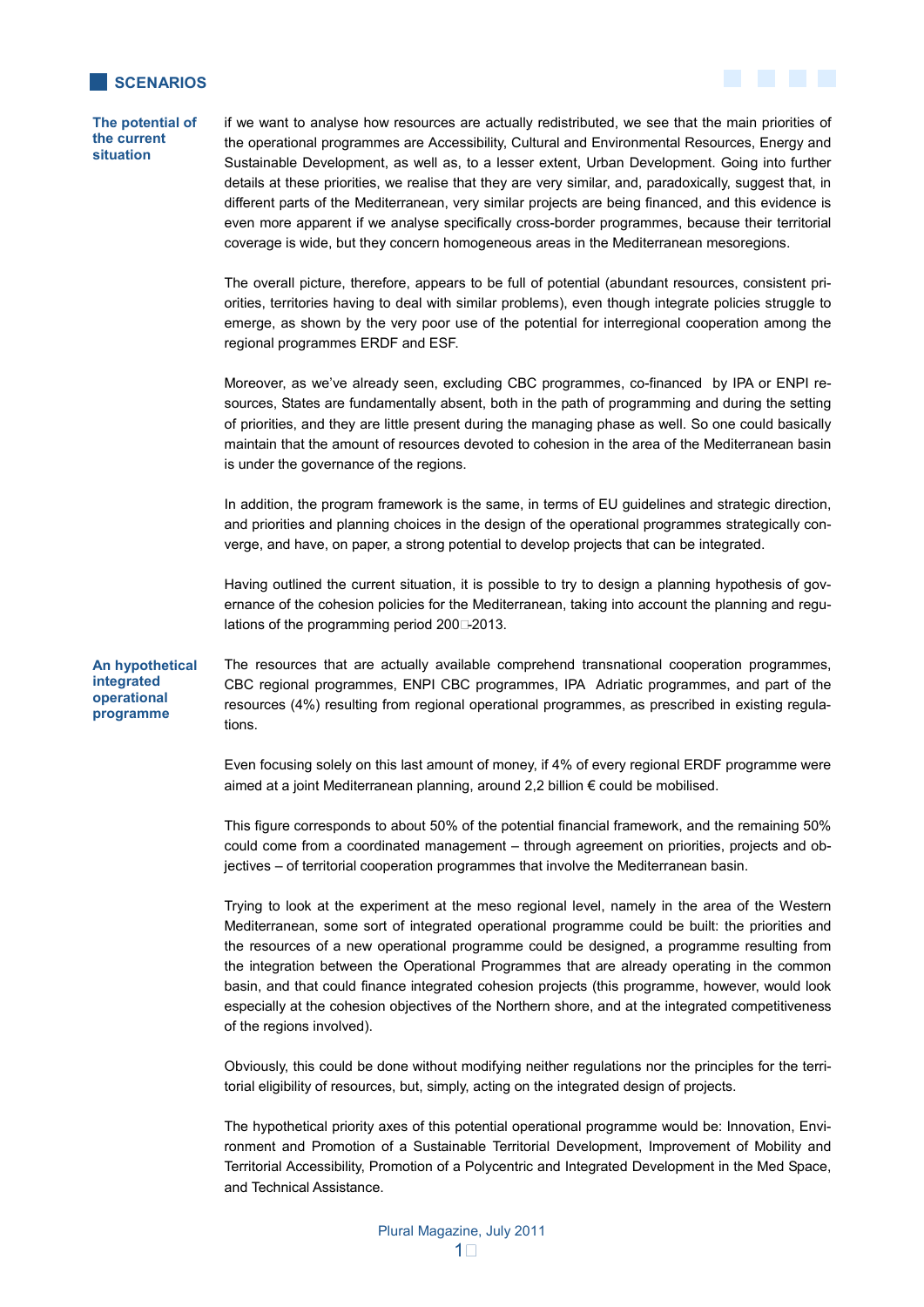

**A common framework for the Mediterranean** 

If, instead, one wanted to integrate all the instruments and all the tools, and try to imagine a common framework for the Mediterranean, the potential would be even greater, and might also involve the Southern and Eastern shores.

Taking into account also the state of the art about possible Med strategies promoted by the regional system, namely most of all the ARLEM proposals and recommendations, highlighted in the "ARLEM report on the territorial dimension of the Union for the Mediterranean – recommendations for the future", presented in Agadir on January 29, 2011, and the "CPRM Integrated Mediterranean Strategy", submitted by the General Assembly of the CIM on March 2011, that describes the position of Med Regions, the legal and institutional structure of the strategy, and the Action Plan for an Integrated Mediterranean Strategy, some proposals for the future Mediterranean region could be carried out.

**The issues to tackle and the potential for spontaneous integration** 

First of all, as we have seen , the issues that this area has to tackle are substantially the same, and the variables (administrative, technological, organisational, and institutional) demonstrate that the projects are not very different one from the other. Also the administrative and organisational cultures are very similar, therefore the knowledge of the projects could allow to highlight the potential for spontaneous integration, which arises from the nature of the issues and of the problems faced, and from the organisational and technological optimisation.

Medgov – a European territorial project whose objective is to carry out common regional policies at the Mediterranean level in four key sectors of development, namely innovation, environment, transport and migration and culture – aims at investing in a first experiment of common databases, which ranges over the various operational programmes, trying to highlight the potential of integration and common capitalisation of territorial cooperation programmes, that are those that use the biggest part of the resources. This knowledge, moreover, could facilitate the attainment of a result that today is unexpected: the elaboration of integrated Mediterranean projects, that could be born spontaneously from the simple exploitation of the investments.

Another proposal could regard the creation of a Euromed Agenda, since, although various attempts have been made, on every level of European planning a clear, simple and identifiable European regional agenda for the Mediterranean does not appear.

## **A Euromed agenda and virtual macroregion**

However, keeping in mind the experience at the origin of the project Medgov, a group of regions strongly committed, and with a certain authority, imitating the suggestion of the "Fifth Cohesion Report", may be able to propose a Euromed Agenda of reference, and to set it at the basis of a wide discussion, but with the objective to do it inside the regional planning which has been defined from themselves. The Agenda could be a collective product, within the CPRM framework, and may be disclosed by the same regional network, through its ordinary and institutional activity. This exemplary action would tend to build a model of excellence, a guideline, that would strengthen even more the authority of the regions which are adopting this Euromed Agenda, and that would make them stronger inside the national and the European levels.

Another concept to bear in mind could be that of "virtual", that, even if it is often associated with the concept of evanescent and of ephemeral, considered from an etymological point of view actually identifies the moment in which a thing has the power to be something more, but it is not completely that something yet, something that already has the strength in itself, but still doesn't express it.

For this reason, starting from the "Barca Report", the "Fifth Cohesion Report" and the "Green Book on Territorial Cohesion", we think that the building of a serious project and plan of action of a Euromediterranean macroregion could be something more than a simple experimentation. If the Euromed macroregion were duly built (even if limited to a small but committed number of actors, Operational Programmes and projects), starting from the existing planning and priorities, and referring to projects and initiatives to integrate it or to strengthen it, it could become a virtual macroregion, a macroregion that already, in itself, has the strength to be political of cohesion.

Plural Magazine, July 2011